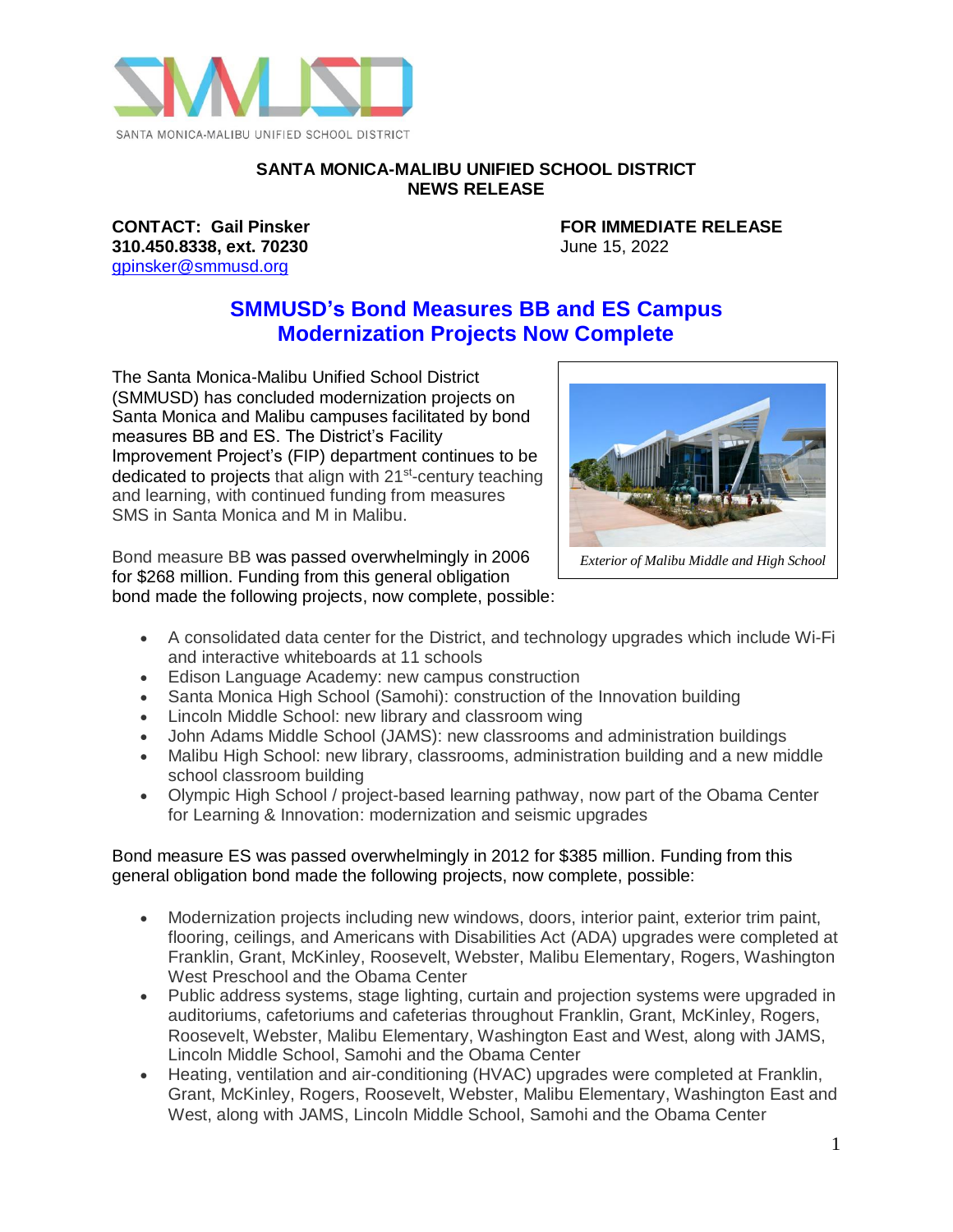- JAMS: new Performing Arts Center (PAC), includes a 750-seat auditorium, performance lab and choir room; new synthetic turf was installed on softball, football and soccer fields and crumb rubber infill was replaced with environmentally safe cork; the gym floor and roof were replaced
- Lincoln Middle School: new track and multiuse field surfaces, the new state-of-the-art track features synthetic turf with environmentally-friendly cork infill, a new six-lane rubber track, the return of field lights and upgraded and enlarged restrooms that are accessible to all, the cork infill is environmentally friendly, non-toxic to ocean life and provides a cool, shock-absorbent playing surface, it is also available to the community
- Samohi: new softball field, new Patrick Cady track, basketball courts, and field lighting; stairs in the science quad were replaced and new ADA-compliant ramps were installed; installation of HVAC and electrical upgrades were completed; Barnum Hall received repairs and technology upgrades; solar panel installation on the Innovation building and the Discovery building, Phase 1 and 2 of the Samohi Campus Plan, including 35 classrooms, cafeteria, kitchen, parking and Olympic-sized swimming pool



*Exterior of Discovery building at Santa Monica High School*

These upgrades provide teachers the resources and tools they need to empower their students. Having up to date technology in classrooms provides students with easy-to-access information, accelerated learning, a collaborative environment and fun opportunities to apply and share what they learn.

"With these modernizations we have been able to impact every student daily, offering them a cleaner, safer, better lit and ventilated classrooms," said SMMUSD's Chief Operations Officer Carey Upton.



*ventilated air, more efficient heat in the winter and cooling in the summer*

More than \$35 million in measure BB funding focused on the update and upgrade of classroom and other educational technology. Classrooms and auditoriums throughout the District received interactive whiteboards, projectors and sound systems.

Recently completed is the new state-of-the-art Discovery building at Samohi. The five-story, \$155 million structure includes classrooms, common areas, a rooftop classroom, administration offices, a large cafeteria and central District kitchen, a suite for medically fragile students, an Olympicsized outdoor pool and a two-level parking garage for 196 cars. The open learning spaces are based on a permanent

shell-and-core structure, with reconfigurable and reprogrammable spaces.

"The interior and exterior environments and common areas inspire students to be a greater agency in their own learning," said Upton. "The design enables the building to evolve and remain sustainable over a long lifespan."

Another big project completed and funded by bond Measure ES is the JAMS PAC. The new 35,000 square foot state-of-the-art PAC includes seating for 750 guests, a new stage large enough to hold an orchestra or band, a choir room, backstage support facilities, a multi-purpose rehearsal room that will be used to host dances, community meetings and theater rehearsals.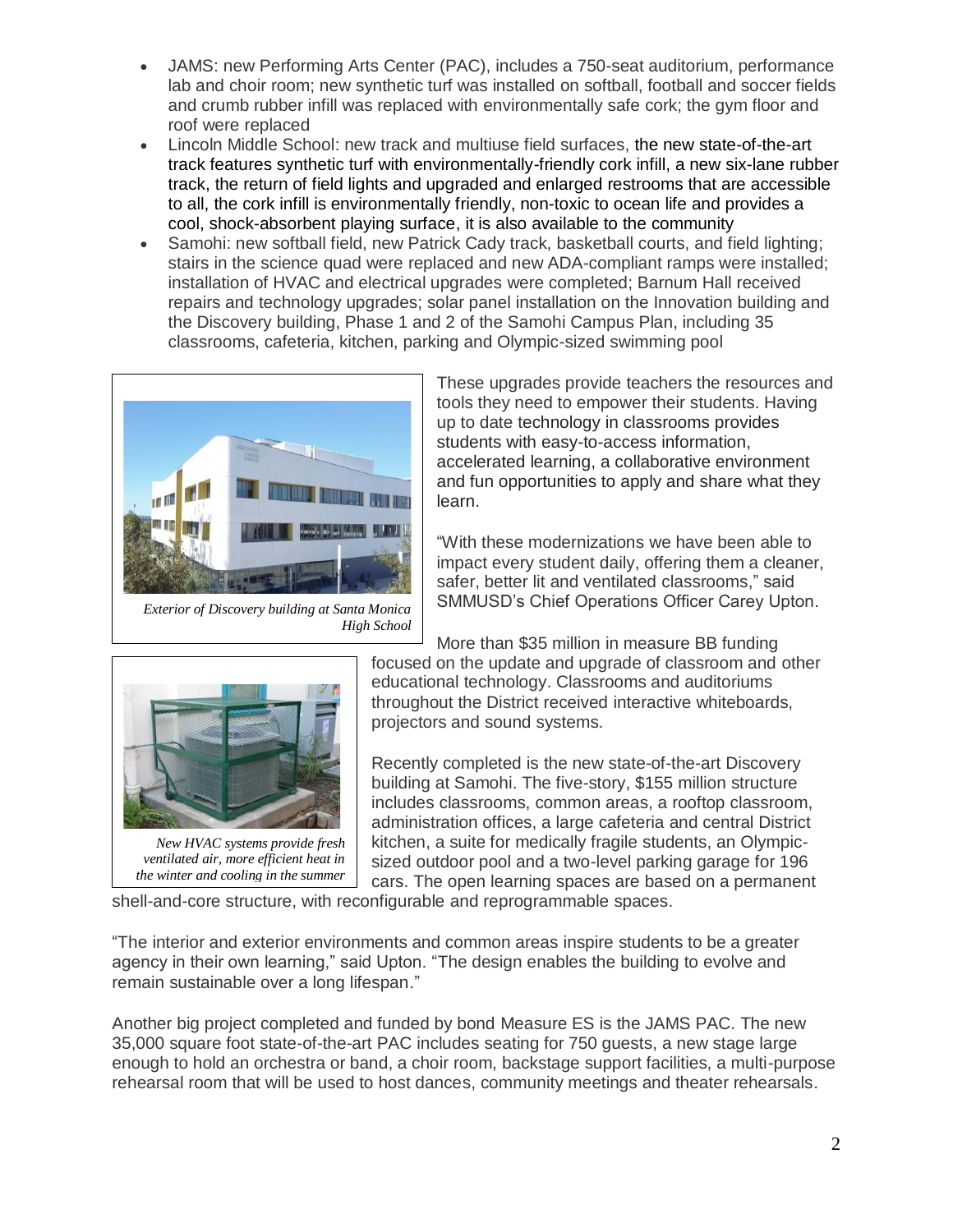The center includes a state-of-theart lighting system and sound system capable of mimicking any acoustic environment, such as an outdoor space or a chamber-music venue. The original theater was closed when seismic issues were discovered in late 2014 and was demolished in 2019 in preparation for the new PAC.

Every day, we continue to see incredible work in every corner of SMMUSD. From utilizing rooftop spaces, to installing energy efficient



solar panels. None of these accomplishments would have been possible without the help and support from our community.

"We appreciate the ongoing support and trust from our stakeholders in Santa Monica and Malibu," said SMMUSD Superintendent Dr. Drati. "Thanks to the continued support of our communities we are able to bring our campuses, some more than 100 years old, into the 21<sup>st</sup>century to provide flexible learning environments that will be enjoyed and well-utilized for current students and generations to come."

What's next? The District is gearing up for Phase 3 of Samohi Campus Plan which includes a new Exploration building and Gold gym. The Malibu Campus Plan continues with progress on a new Malibu High School building on the former Cabrillo campus. There are portable replacement and modernization projects planned for Grant, Franklin, Rogers and McKinley Elementary Schools, and JAMS.

The FIP department is led by Upton, who also oversees maintenance, operations and facility use. The bond construction program is managed by Bond Program Manager Steve Massetti. The professional team of District staff and consultants support every aspect of the projects.

See the new completed Discovery building here: [https://bit.ly/SamohiDiscovery2022.](https://bit.ly/SamohiDiscovery2022)

Watch what modernization projects we've completed at Will Rogers Learning Community here: [https://bit.ly/WillRogersFIP2022.](https://bit.ly/WillRogersFIP2022)

Look at what we've completed at JAMS PAC: [https://bit.ly/JAMSPACFIP2022.](https://bit.ly/JAMSPACFIP2022)

Learn about all the great successes of SMMUSD in the State of Our Schools presentation, May 2022:<https://bit.ly/smmusdStateOfSchools050222Eng>

For more information on FIP visit: [https://bit.ly/FIP22Projects.](https://bit.ly/FIP22Projects)

To learn about Campus Facility Planning visit: [https://www.smmusd.org/domain/4259.](https://www.smmusd.org/domain/4259)

*Written by Esmi Careaga, Communications Specialist*

# # #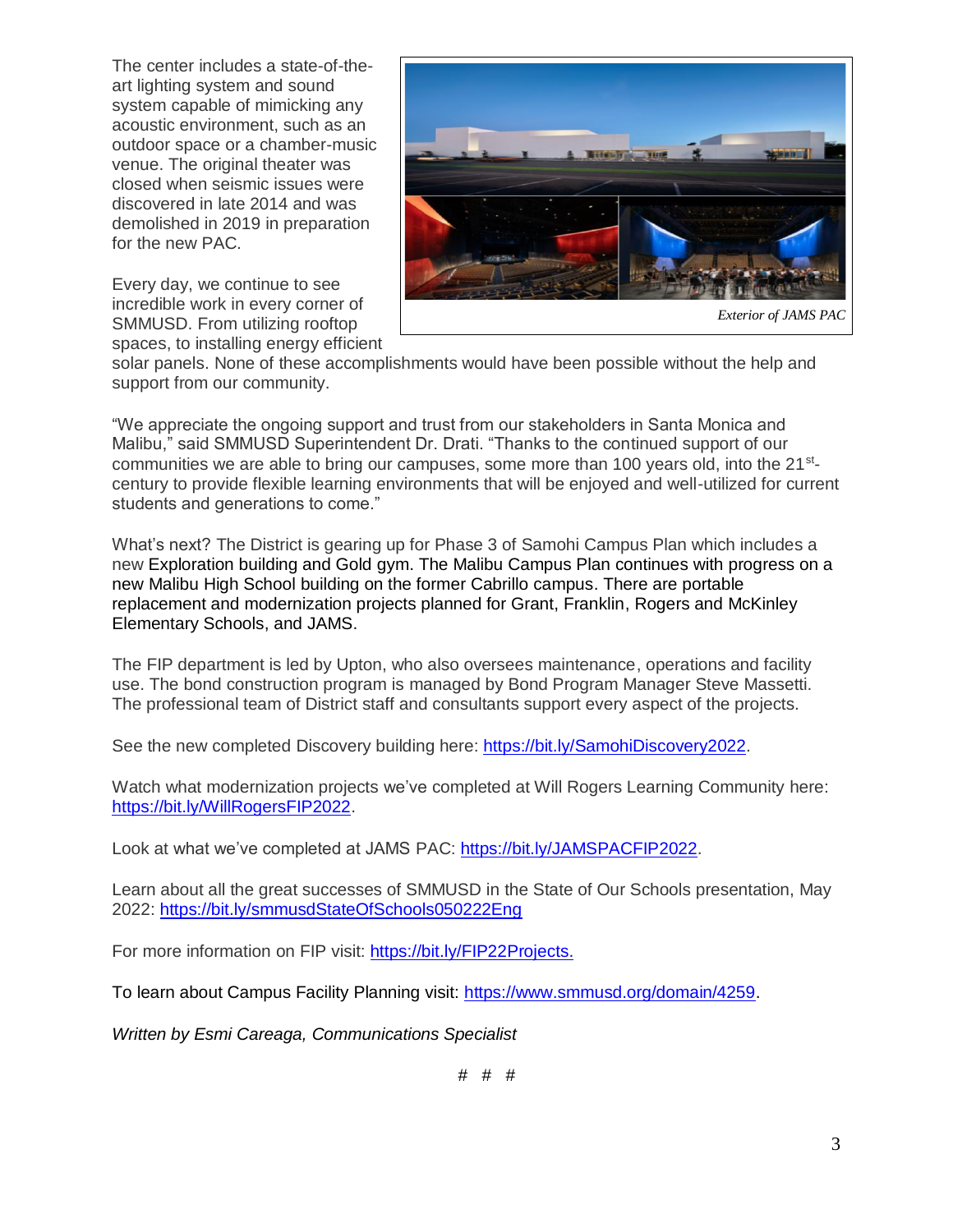

#### **SANTA MONICA-MALIBU UNIFIED SCHOOL DISTRICT NEWS RELEASE**

**310.450.8338, ext. 70230** June 15, 2022 [gpinsker@smmusd.org](mailto:gpinsker@smmusd.org)

**CONTACT: Gail Pinsker FOR IMMEDIATE RELEASE**

# **Finalización de los proyectos de modernización de los planteles escolares mediante los bonos correspondientes a las medidas BB y ES de SMMUSD**

El Distrito Escolar Unificado Santa Mónica-Malibú (SMMUSD) ha completado los proyectos de modernización de las escuelas que facilitaron las medidas BB y ES. El departamento encargado de los proyectos de mejoras del distrito (FIP, por sus siglas en inglés) continúa dedicándose a proyectos que se alinean con la enseñanza y el aprendizaje del siglo 21 con los fondos de las medidas SMS en Santa Mónica y M en Malibú.



*Vista exterior de la secundaria y preparatoria Malibu*

La medida de bonos BB se aprobó casi de forma

unánime en el 2006 por \$268 millones. El fondo de este bono de obligación general hizo posible los siguientes proyectos, que ahora están completos:

- Un centro de datos consolidado y actualizaciones tecnológicas para el distrito que incluyen Wi-Fi y pizarras interactivas en 11 escuelas.
- Edison Language Academy: nueva construcción del plantel escolar.
- Escuela preparatoria Santa Monica High (Samohi): construcción del edificio *Innovation.*
- Escuela secundaria Lincoln: nueva biblioteca y salones de clase.
- Escuela secundaria John Adams: nuevas aulas y edificios administrativos.
- Escuela preparatoria Malibu High: nueva biblioteca, aulas, edificio de administración y un nuevo edificio de aulas para la secundaria.
- Escuela preparatoria Olympic High / Trayecto de aprendizaje basado en proyectos, actualmente parte del Centro Obama para el Aprendizaje y la Innovación: modernización y refuerzo antisísmico.

La medida de bonos ES se aprobó casi de forma unánime en el 2012 por \$385 millones. El fondo del bono de obligación general hizo posible los siguientes proyectos, que ahora están completos:

• Los proyectos de modernización que se realizaron en Franklin, Grant, McKinley, Roosevelt, Webster, primaria Malibú, Rogers, preescolar Washington West y el centro Obama incluyen: nuevas ventanas, puertas, pintura interior, pintura de marcos y detalles en el exterior, techos y actualizaciones conforme a la Ley para ciudadanos americanos con discapacidades (ADA, por sus siglas en inglés).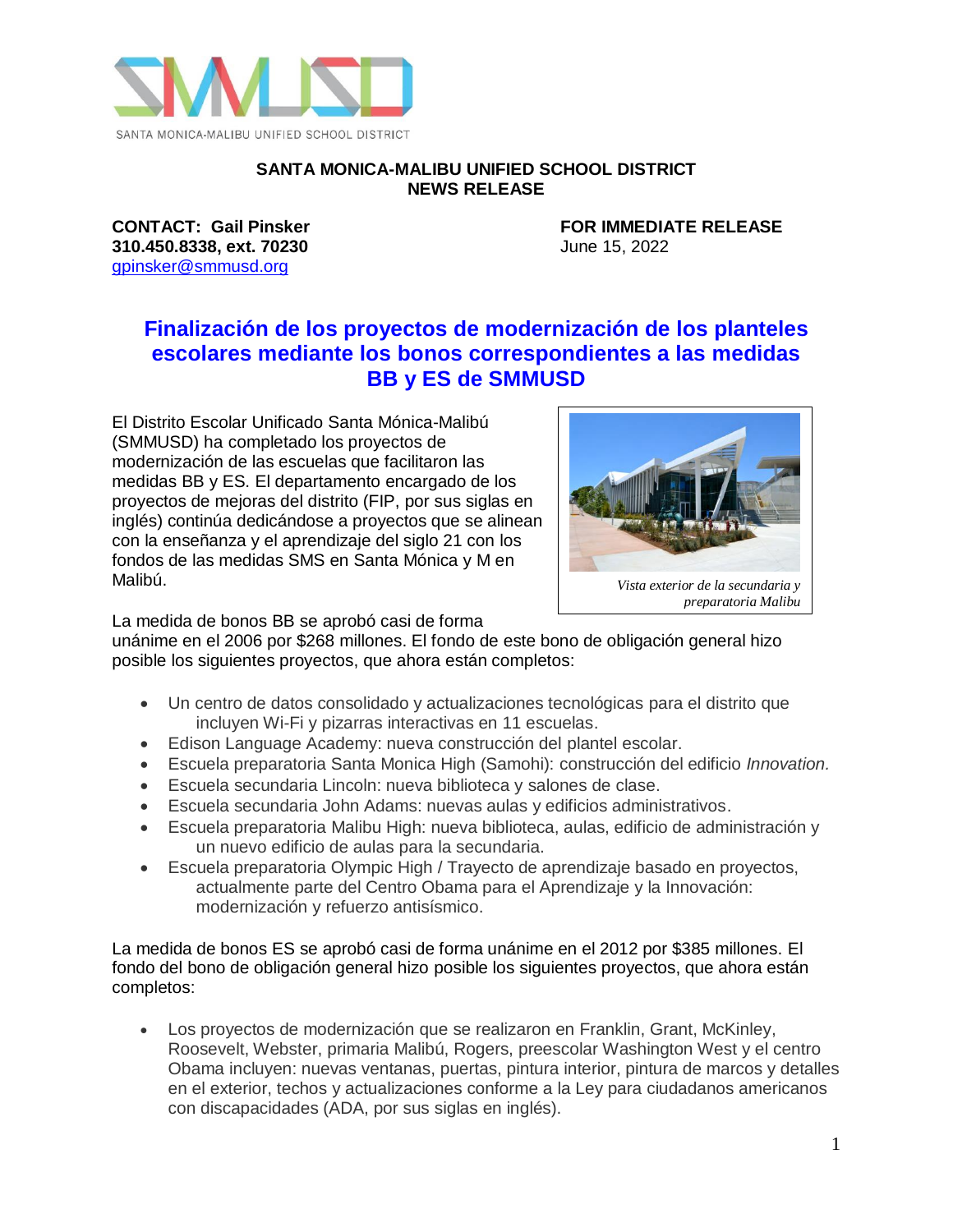- Se actualizaron los sistemas de megafonía, iluminación escénica, cortinas y sistemas de proyección en auditorios y cafeterías de todo el distrito.
- Se realizaron actualizaciones en el sistema de calefacción, ventilación y aire acondicionado (HVAC, por sus siglas en inglés) en Franklin, Grant, McKinley, Rogers, Roosevelt, Webster, primaria Malibú, Washington este y oeste, conjuntamente con las escuelas secundarias John Adams (JAMS) y Lincoln; Samohi y el centro Obama.
- JAMS: el nuevo Centro de Artes Escénicas (PAC, por sus siglas en inglés) incluye un auditorio con 750 butacas, un estudio de actuación y un salón para el coro; se instaló nuevo césped sintético en los campos de *softball*, fútbol americano y fútbol, y se reemplazó el relleno de goma con material de corcho, el cual es ambientalmente seguro; se reemplazó el piso del gimnasio y el techo.
- Escuela Secundaria Lincoln: reemplazo de las superficies de la pista de atletismo y del campo de juego, iluminación y baños, los cuales se comparten con la comunidad.
- Samohi: nuevo campo de juego de *softball*, nuevas pistas de atletismo y canchas de básquetbol, e iluminación del campo de juego; se reemplazaron las escaleras en el patio interior del salón de ciencias y se instalaron nuevas rampas conforme a la ley ADA; se completó la instalación de HVAC y de las actualizaciones eléctricas; se hicieron refacciones en el teatro *Barnum Hall* y se actualizó la tecnología; se instaló un panel solar en los edificios *Innovation* y *Discovery*, fase 1 y 2 del plan del plantel de Samohi, incluso las 35 aulas, cafetería, cocina, estacionamiento y piscina olímpica.



*Vista exterior del edificio Discovery en la escuela preparatoria Santa Monica High*

Estas actualizaciones facilitan los recursos y herramientas que los maestros necesitan para empoderar a sus estudiantes. Contar con la tecnología actualizada en las aulas proporciona un fácil acceso a la información, al aprendizaje acelerado en un entorno colaborativo y oportunidades divertidas donde aplicar y compartir lo que aprenden los estudiantes.

"Con estas modernizaciones, hemos podido tener un impacto diario en cada estudiante, ofreciéndoles salones de clases que son más limpios, más seguros, mejor iluminados y ventilados", comentó Carey Upton, jefe del departamento de operaciones de SMMUSD,

Más de \$35 millones en fondos de la medida BB se centraron en la actualización y actualización del aula y otras tecnologías educativas. Las aulas y auditorios de todo el distrito recibieron pizarras interactivas, proyectores y sistemas de sonido. En Samohi, el nuevo edificio

Discovery está recientemente terminado, y es de última generación. La estructura de cinco pisos y \$ 155 millones incluye aulas, áreas comunes, un aula en la azotea, oficinas de administración, una amplia cafetería y la cocina central del distrito, una oficina para estudiantes que son médicamente débiles, una piscina al aire libre de tamaño olímpico y un estacionamiento de dos niveles para 196 automóviles. Los espacios de aprendizaje abiertos se basan en una estructura permanente, con espacios reconfigurables y reprogramables.

"El ambiente interior y exterior, y las áreas comunes inspiran a los estudiantes a participar más en su propio aprendizaje",



*Los nuevos sistemas HVAC brindan ventilación de aire fresco, calefacción más eficiente en invierno y aire fresco en verano*

dijo Upton. "El diseño permite que el edificio evolucione y siga siendo sustentable durante una larga vida útil."